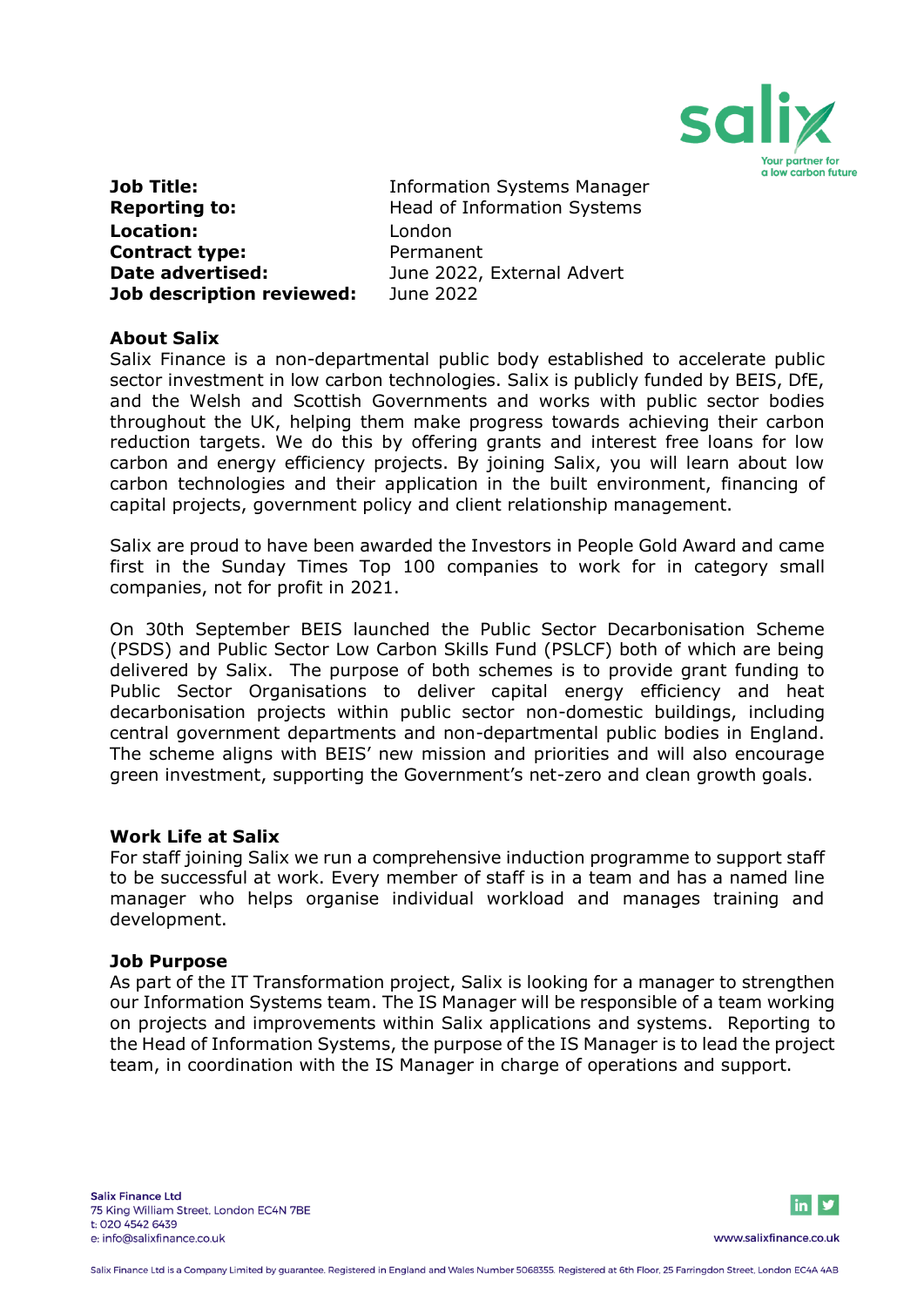# salix

# **Key responsibilities and duties**

- Active involvement in the IT Transformation project.
- Bring a structured approach of coordinating and delivering projects, supported by best practices.
- Coordinate ongoing projects and improvements, ensure that the deadlines are met.
- Provide guidance to the project team, along with the appropriate tools and methodologies.
- Effective and clear communication both orally and in writing.
- Leads on relationships with external service suppliers
- Manage a team of business analysts and support them in their growth in terms of skills and responsibilities.

# **Person specification**

• See *Appendix 1*

# **Salary**

• £45,000-£50,000pa, depending on experience.

# **Employee benefits**

- 28 days annual leave
- Cycle to work scheme
- Contributory Pension scheme
- Employee support with public transport costs
- Supported training budget for staff
- Travel pass (National Rail)

### **Appointment process**

Salix is an equal opportunities employer and has a policy of equal pay. Salix operates a probationary period for all new staff. This ensures people joining Salix can find out that the job meets their expectations and that Salix can support each member of staff in their role. This is on a fixed term 3 month probationary contract. Successful completion of the probationary period will lead to an offer of employment contract.

The Person Specification for this position can be found in Appendix 1. All criteria outlined in the specification are considered essential and will be assessed through a combination of the application statement, CV and interview.

Candidates must demonstrate that they meet the qualifications, experience, skills and abilities listed in the Person Specification. In order that candidates focus on the experience, skills and abilities in the Person Specification ten specific areas have been highlighted. Candidates should focus on these ten points in their written statement which should be no more than 1,500 words. Other aspects of the Person Specification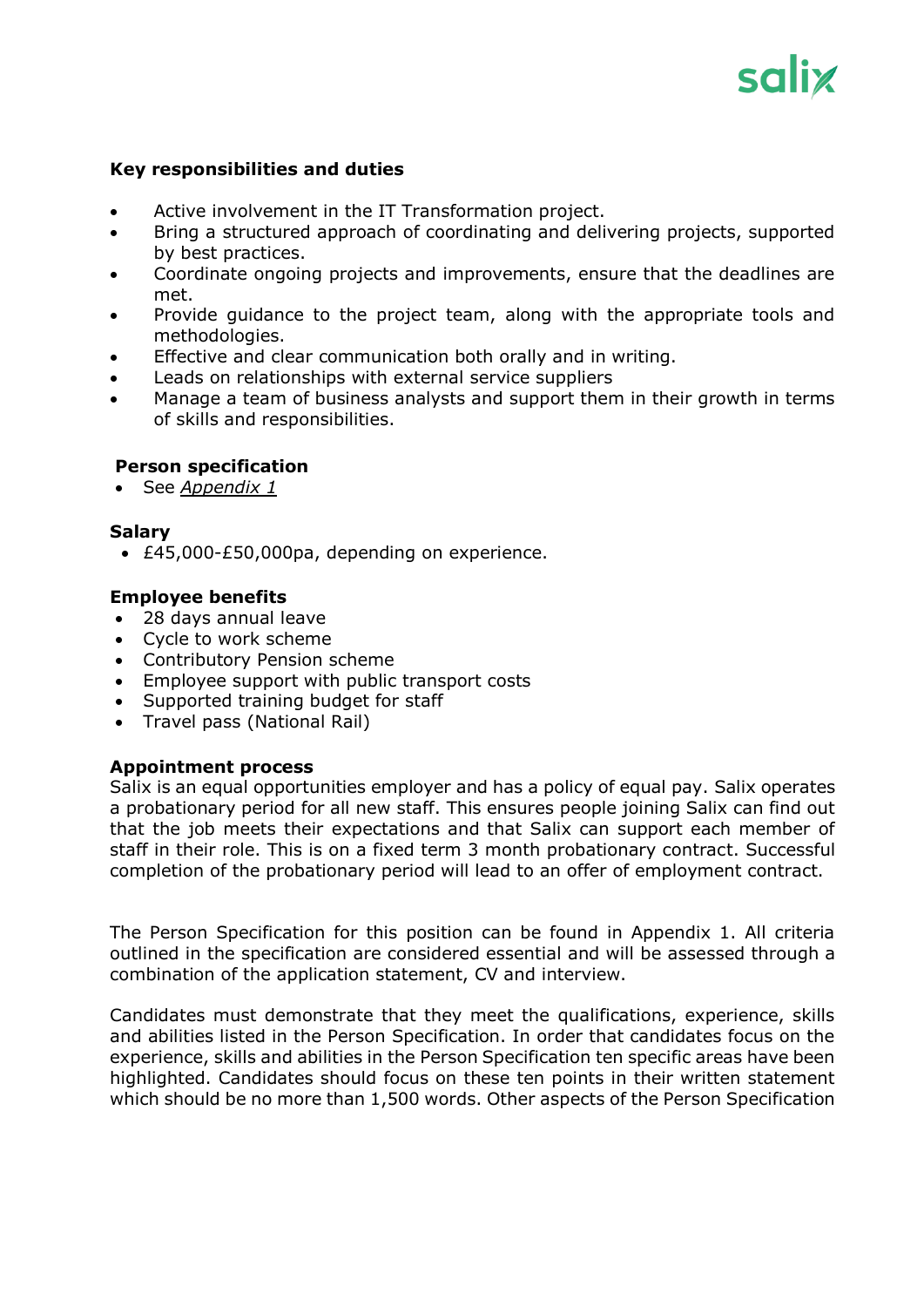

will be evidenced from your CV and the final interview. See appendix 1 for the *person specification*.

Candidates will also be expected to undertake a testing exercise relevant to the role. Further details will be provided to those candidates when invited to interview.

There is no additional probation period should the successful applicant be an employee of Salix promoted to this post.

### **How to apply**

If you wish to apply for this role, please submit all of the following to *[HR@salixfinance.co.uk](mailto:HR@salixfinance.co.uk)*.

1. An up to date CV

2. Equality monitoring form (*[available to download here](http://salixfinance.co.uk/sites/default/files/equality_monitoring_form_equality_act_compliant_0_2.doc)*)

Please specify in the application the subject the job title you are applying for.

### **Appointment timetable**

- The position has been advertised on **Wednesday 22 June 2022.**
- Applications will close on **Thursday 14 July 2022, midnight.**
- Assessments will take place prior to the formal interview and to be confirmed.
- The interview date for shortlisted candidates is on or around **Tuesday 19 July 2022.**
- Start in post by mutual agreement.

If you intend on applying to this post and are unable to attend any of the scheduled dates shown above please contact a member of the HR team.

### **Key information about application**

- Applicants must demonstrate through their CV and personal statement that they meet the qualifications, experience, skills and abilities listed in the Personal Specification in Appendix 1*.*
- Please be aware that Salix will only accept applications which contain all the requested supporting documentation detailed above, and candidates that do not submit all requested documentation will not be contacted to submit a full application
- All applicants must have the right to work in the UK and documentation is required to support this.

If you have any questions, please contact [HR@salixfinance.co.uk](mailto:HR@salixfinance.co.uk)*.*